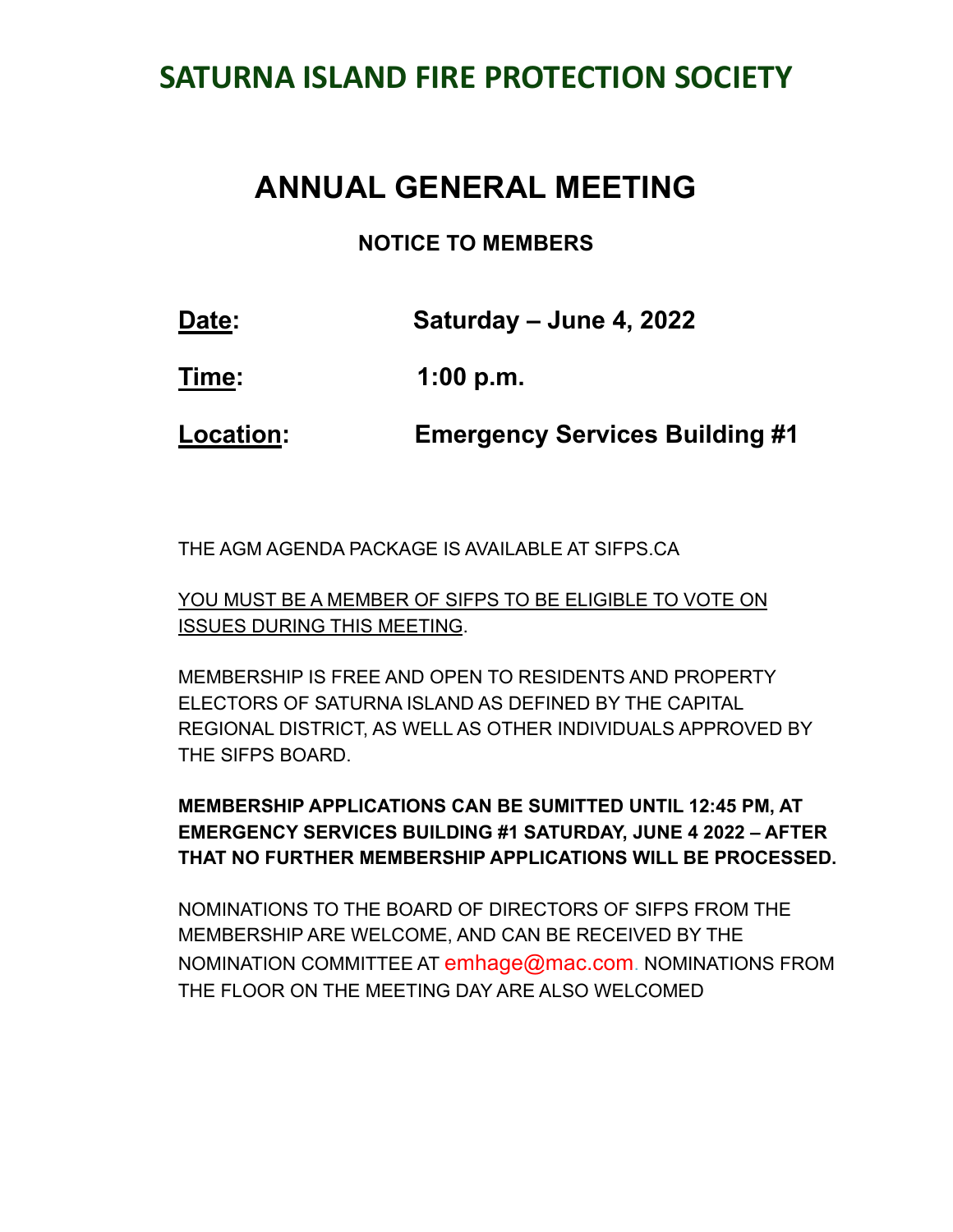# **SATURNA ISLAND FIRE PROTECTION SOCIETY**

### **AGENDA ANNUAL GENERAL MEETING JUNE 4, 2022**

- 1. CALL TO ORDER/CONFIRM QUORUM
- 2. APPROVAL OF AGENDA
- 3. APPROVAL OF MINUTES OF ANNUAL GENERAL MEETING JUNE 26, 2021
- 4. BUSINESS ARISING FROM MINUTES
- 5. PRESIDENT'S REPORT
- 6. FINANCIAL REPORT AND APPROVAL OF FINANCIAL STATEMENTS JANUARY 1 TO DECEMBER 31, 2021
- 7. CORPORATE AND ADMINISTRATION COMMITTEE REPORT
- 8. ASSET MANAGEMENT/OPERATIONS REPORT
- 9. HUMAN RESOURCES COMMITTEE REPORT

10.NEW BUSINESS

- 11.APPROVAL OF ACTS OF SIFPS DIRECTORS JUNE 27, 2021 TO JUNE 3, 2022
- 12.NOMINATION COMMITTEE REPORT
- 13.RESIGNATION OF 2021-2022 DIRECTORS
- 14.ELECTION OF 2022-2023 DIRECTORS
- 15. ADJOURNMENT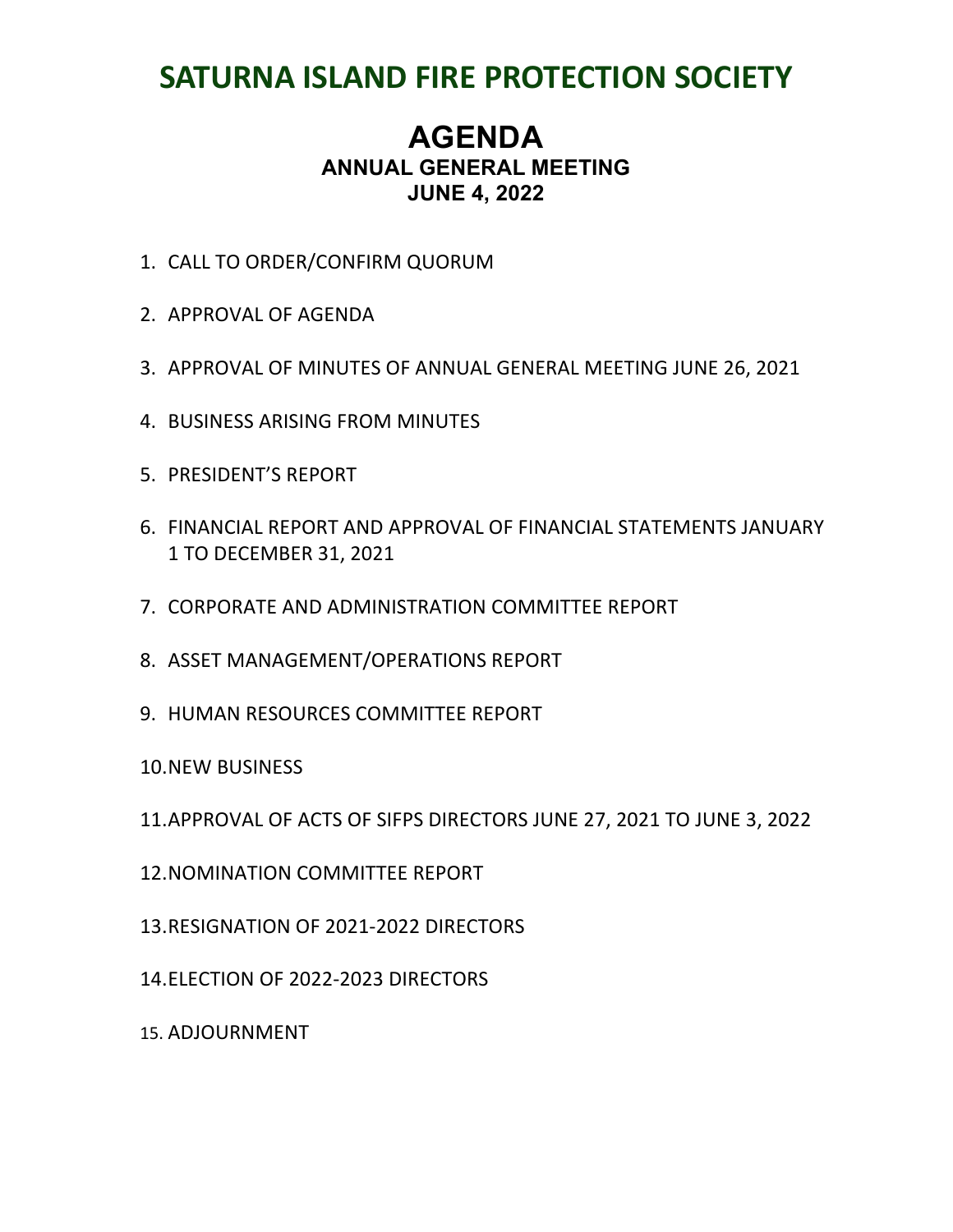#### **SATURNA ISLAND FIRE PROTECTION SOCIETY (SIFPS)**  ANNUAL GENERAL MEETING MINUTES **June 26, 2021 @ 1pm**

- 1. Wayne Quinn declared a quorum with more than 12 members present, and the meeting was called to order at 1 pm.
- 2. **Moved** by Ron Monk to accept the Agenda as posted on the SIFPS website and also emailed to members. **Carried**.
- 3. Moved by Eva to adopt the minutes from the Annual General Meeting of June 27, 2020. Carried.
- 4. **Business Arising from Minutes:** None.
- 5. Wayne Quinn thanked all for attending, and suggested a moment of silence in memory of Harvey Janszen. Moved to accept President's Report as posted on the SIFPS website. **Carried.**
- 6. **Eva Hage** thanked the Chiefs for their support during a challenging year. **Moved** to accept the Financial Report by Grant Thornton, and as posted on the SIFPS website. **Carried.**
- 7. Moved to accept the Corporate & Administration Committee Report as reported and posted on the SIFPS website and as explained by Melanie Watson. **Carried.**
- 8. John Wiznuk gave an update on the solar panel procedure and application for solar for ESB2. Moved to accept the Operations and Asset Management Report. Carried.
- resident's Report as posted on the SIFPS website. **Carried.**<br>
thanked the Chiefs for their support during a challenging year. Moved to accept the Financia<br>
n, and as posted on the SIFPS website. **Carried.**<br>
to accept the C 9. Deb reported that she has received a quote for equipment packages and confirmed that it is the maximum amount. Deb thanked Peter and Brent for their assistance in the grant application. Moved to accept the Human Resources Committee Report as posted on the SIFPS website. **Carried.**
- 10. **New Business:** None.
- 11. **Moved** to approve the acts of the SIFPS Directors for the period from June 28th, 2020 to June 25th 2021. John Hutchison commented on the stellar job being done by volunteers on the SIFPS board and the SIR and Fire Dept **Carried.**
- 12. Review of the Report of the Nomination Committee as posted and amended on the SIFPS website to reflect that Wayne Quinn has stepped down as president. Moved by John Wiznuk to accept the Nomination Committee Report for 2021-2022 as amended. **Carried.**
- 13. Resignation of 2020-2021 Directors All members of the 2020-2021 Board of Directors resigned their positions.
- 14. **ElecPon of 2021-2022 Directors**

a. Nominated for President: Eva Hage. Call for an additional nomination was made three times and hearing none, Eva Hage is President by acclamation.

**b**. Nominated for Vice President Ron Monk. Call for an additional nomination was made three times, and hearing none, Ron Monk is Vice President by acclamation.

**c.** Nominated for **Corporate Secretary**: Melanie Watson. Call for an additional nomination was made three times, and hearing none, Melanie Watson is Corporate Secretary by acclamation.

**d**. Nominated for Treasurer: Stephen Hardy. Call for an additional nomination was made three times, and hearing none, Stephen Hardy is Treasurer by acclamation.

**e.** The following have been nominated to the **Board of Directors**: John Wiznuk, Peter Stolting, Ian Gaines, Deb Simpson, Tony Marchigiano, and Doug Hayward. Call for an additional nomination was made three times, and hearing none, all 6 were declared elected as Directors-at-Large for a total of 10 Directors.

Adjournment – Moved to adjourn the meeting. Carried. The meeting was adjourned at 1:24 pm.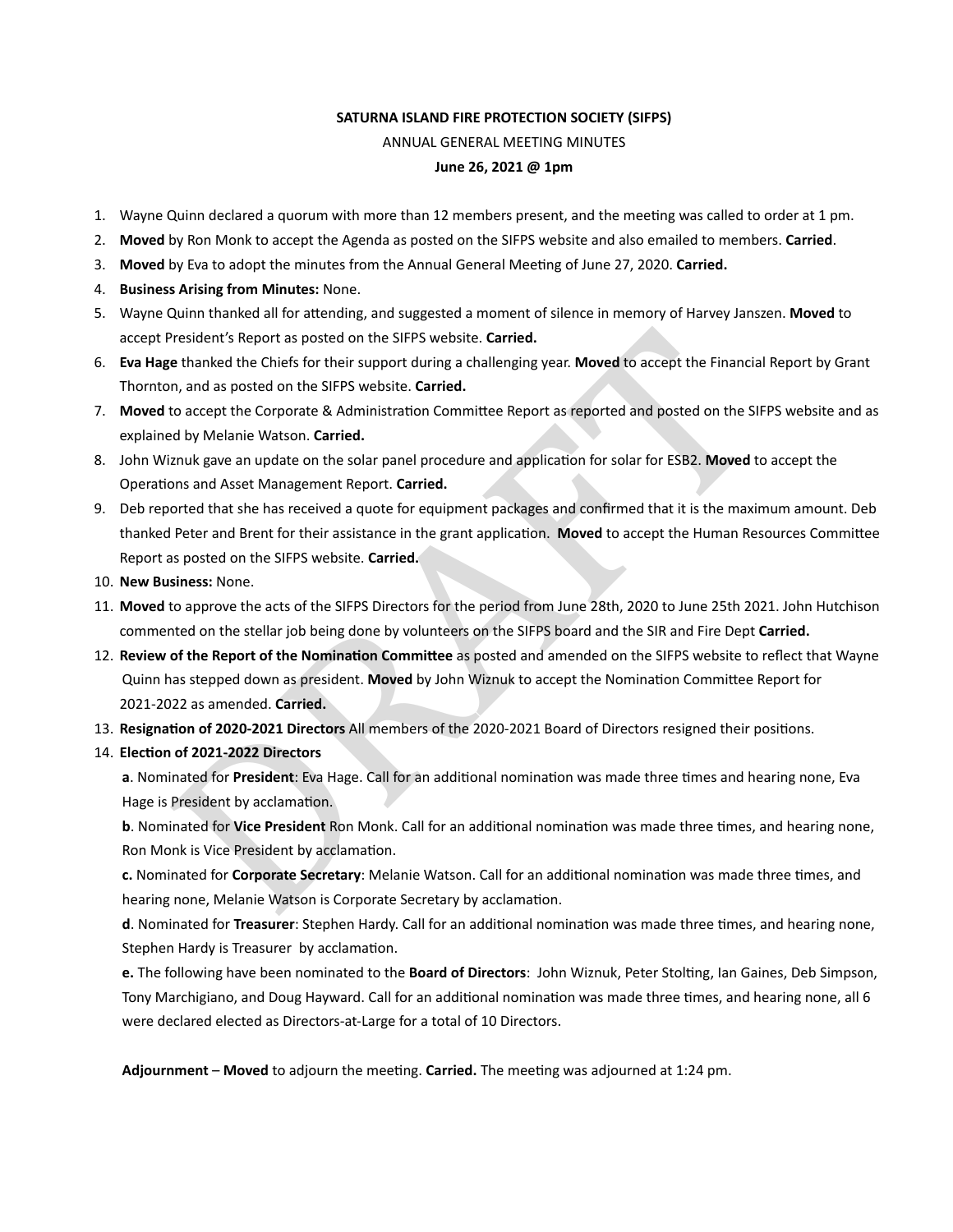## SIFPS Annual General Meeting 2022

### President's Report

After nearly 12 years on the Board - 8 years as Corporate Secretary, 3 years as Treasurer and this last year as President - I have decided not to run for re-election. It's time for new faces, new energy and new ideas. During my tenure I've had the pleasure of working with many dedicated, smart and enthusiastic island residents – as board members, as fire and SIR volunteers and as contractors. I can sincerely say I am proud of the quality of emergency services we have here on Saturna thanks to the hard work by all those who have volunteered their time and energy over the years.

The Board of Directors have a fiduciary role in managing tax payers' money and to ensure the society fulfills all its obligations and to that end I can confirm SIFPS is a well-run society. Over the years processes and policies have been put in place to ensure the society operates effectively, prudently and transparently. All Board and financial reports are posted on the website and the Board meetings are open to the public.

SIFPS is in excellent financial shape and (almost) all our assets are in good condition. The buildings are now a decade old and some ongoing maintenance will be required to keep them that way. Tender 1 needs to be replaced and the Board has approved the replacement of up to a total cost of \$100,000. That will be the largest capital investments – apart from the buildings – the SIFPS has made. The Board also installed an additional water tank at ESB#1. The Board is in the process of looking for the best solution for a permanent cover for Car 2 (Ambulance at ESB#2).

Some investments have been made possible by grants. CRD provided a grant of \$20,000 to install a solar system at ESB#2; the Red Cross/Fire Commissioner of BC provided a grant under the Community Resiliency Grant program to procure a wildfire sprinkler trailer and approximately \$15,000 was received from UBCM for fire training.

Those are all good things that have been achieved, but there are also challenges that must be addressed. Recently, the Board has learnt that it is not in full compliance with respect to Saturna Island Rescue and the provision of medical response services. The Board is now working hard (scrambling!) to get the necessary legal structure in place in order to tackle the challenges ahead.

Just like elsewhere in the province, demand for medical response services on Saturna has literally exploded during the past two years much due to the pandemic and a growing population. Combined with more stringent regulations, expanded scope of services and increasing expectations the strain on Saturna Island Rescue volunteers has increased and the poll of volunteers is shrinking. One of the Board's key priorities is to develop a plan to put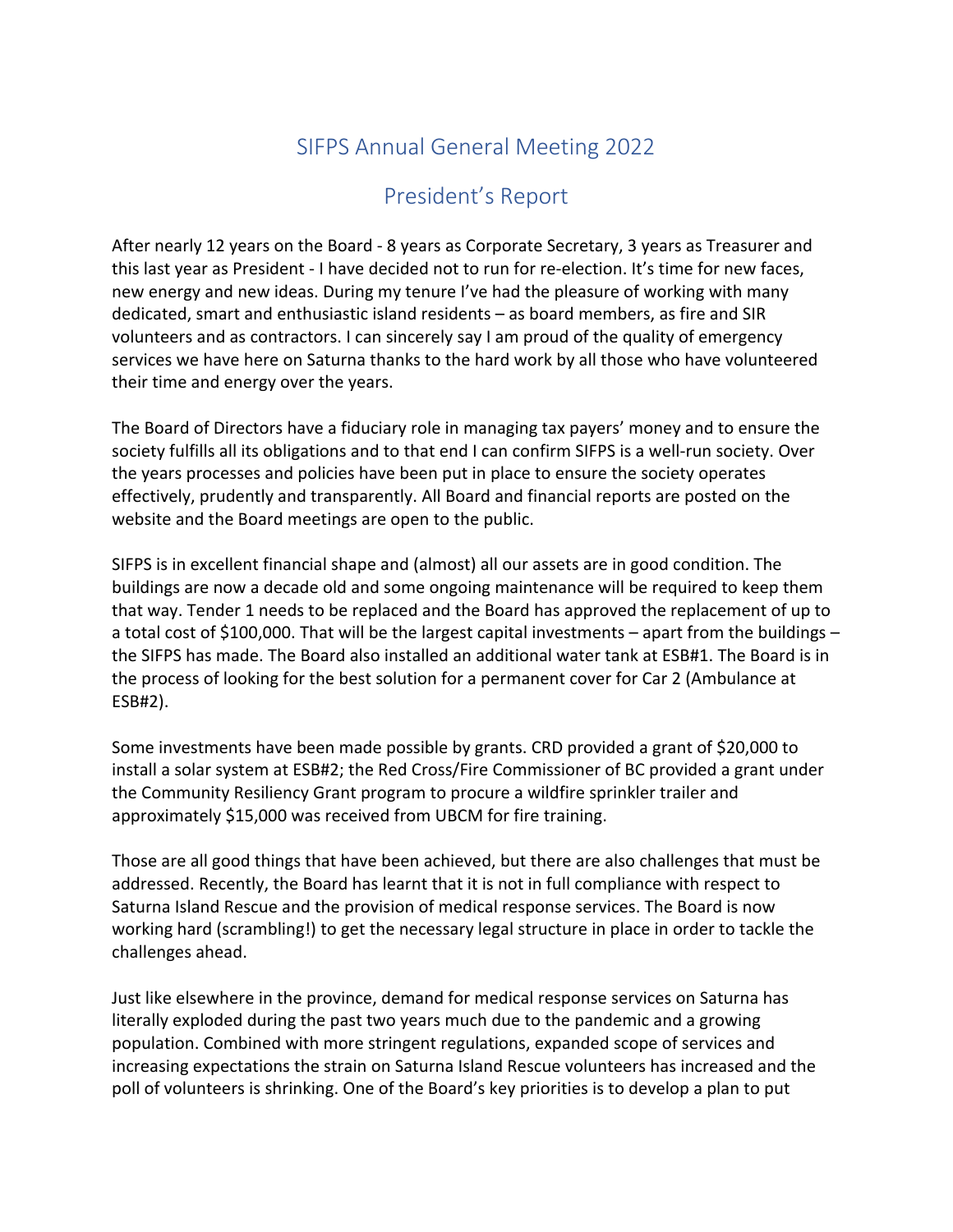Saturna Island Rescue on a more sustainable footing to ensure we retain our volunteers and are able to recruit new ones.

Regulations for volunteer fire departments have also increased over the past few years, requiring more training and adding to the administrative burden of the fire chief. The Board has taken some steps – investing in live fire training containers, seeking grants for additional training and developing travel policies to compensate for SIFPS related travel and training - but more needs to be done to ease the burden on the volunteers.

I want to thank my fellow board members for their dedication and support over this past year. You have been done a great job and it was a pleasure working with you.

Respectfully submitted

Eva Hage President May 15, 2022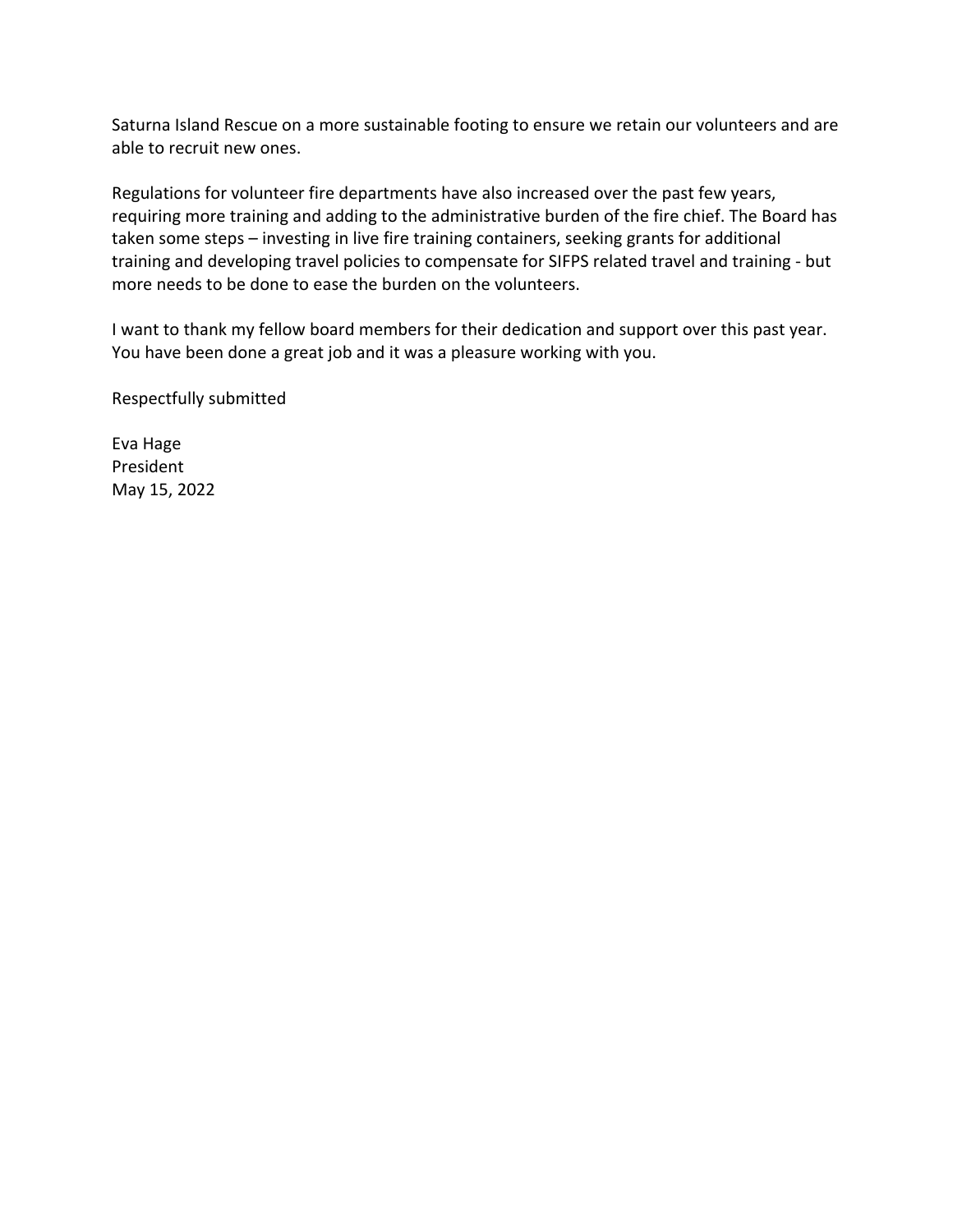#### **Saturna Island Fire Protection Society (SIFPS)**

#### **Annual General Meeting**

#### **Financial Report for the Year Ending December 31, 2021**

I was appointed SIFPS Treasurer at the Annual Meeting held in late June 2021. There were lots of things to be learned about the Society and its operations and I would like to express my sincere thanks to Eva Hage, the previous SIFPS treasurer and the current year's President, for ensuring the handover of duties went as seamlessly as possible and for her continued sharing of knowledge, expertise and guidance. It was invaluable to me then and continues to be so.

Grant Thornton, Chartered Professional Accountants, were hired to perform a compilation engagement which is, essentially, helping management with the preparation of the annual financial statements.

The following are the key highlights with respect to the SIFPS financial statements for the year ending December 31, 2021.

Revenues in 2021 were \$196,440 as compared to \$221,473 in 2020, a decrease of \$25,033 or 11.3%. The decrease was mainly attributed to \$13,204 less revenue from the FireSmart program which ended in early 2021 and a \$8,559 decrease in donations. The higher donations amount in the previous year resulted from a specific campaign to fund the SIR vehicle located at ESB2 which was not repeated.

The source of revenues in 2021 was \$168,232 (85.6%) from property taxes and PILT, \$11,500 (5.9%) from Island Health, \$4,096 (2.1%) from donations, \$3,642 (1.9%) from FireSmart, and \$8,970 (4.5%) from various other sources including a Parks Canada lease and interest income.

Total expenses were \$220,620 as compared to \$247,032 in 2020, a decrease of \$26,412 or 10.7% which was closely aligned with the decrease in revenues in the current year. Total expenses consisted of the non-cash amortization cost relating to buildings, equipment and vehicles (referred to as property, plant and equipment) in the amount of \$58,576 (2020 - \$62,349) and operating expenses of \$162,044 (2020 - \$184,683).

The operating cost break down was as follows: \$34,156 for SIR (2020 was \$44,421); \$76,580 for Fire (2020 was \$83,675); and \$51,308 combined for operating the two buildings, administration activities, and FireSmart (2020 was \$58,776).

Despite an overall decrease in operating expenses there were some notable cost increases. Insurance premiums increased by \$6,874 or 39.1% primarily for property and liability coverages, and repairs and maintenance expenses of buildings and equipment increased by \$5,462 or 24.6%. The main areas of cost decrease were in FireSmart expenses (a decrease of \$14,294 or -83.2%) as the program ended in early 2021, training expenses (a decrease of \$7,806 or -46.2%), and vehicle expenses (a decrease of \$7,124 or -29.5%). Training expenses typically fluctuate year-over-year depending on actual requirements but identifying suitable courses in 2021 was particularly challenging with COVID restrictions featuring once again. Vehicle expenses in 2020 were unusually high as they included a large repair cost.

Amortization expenses for buildings, equipment and vehicles amounted to \$58,576, a decrease of \$3,773 or 6.1% as compared to 2020.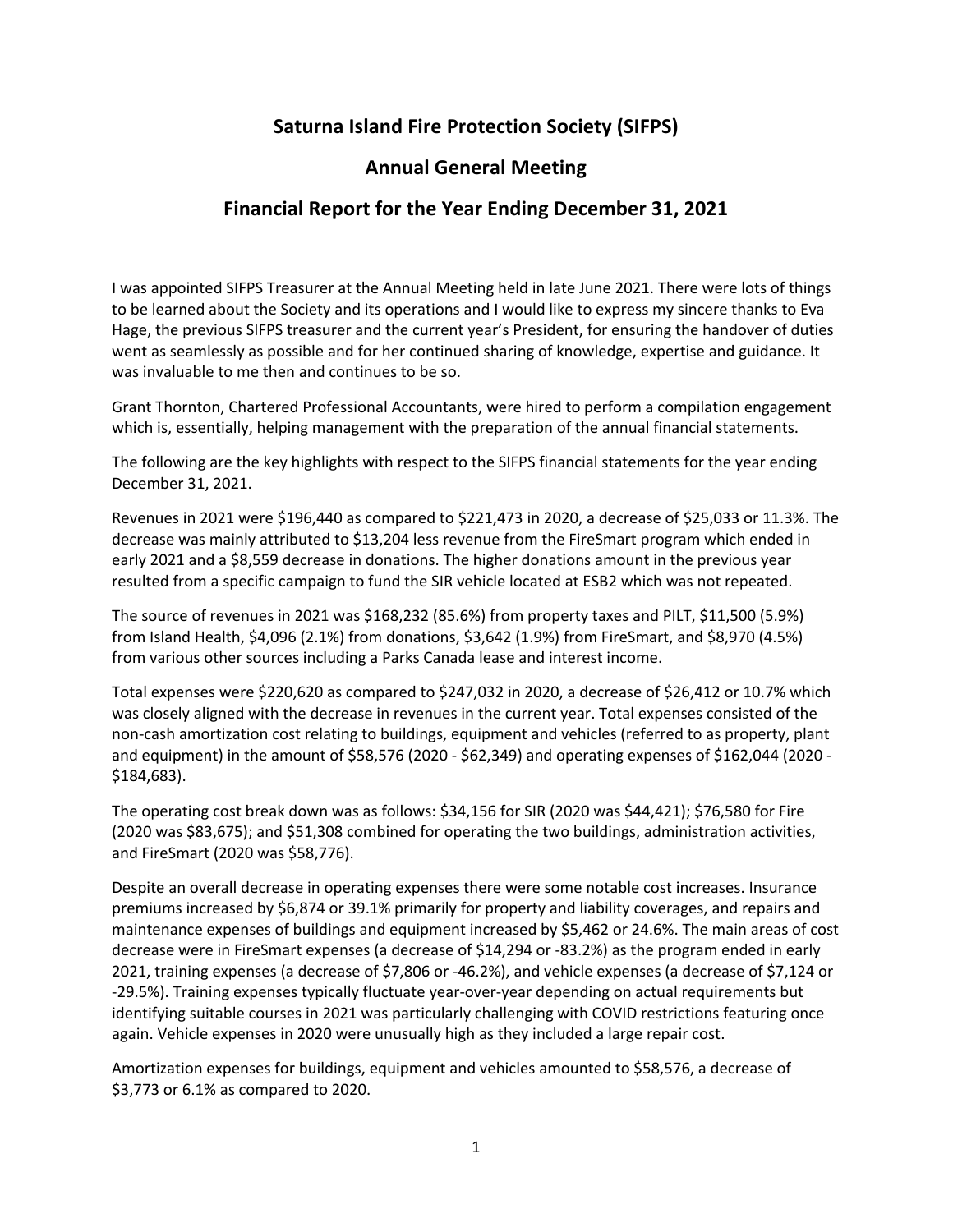The deficiency of revenues over expenditures or loss in the current year was \$24,180, marginally lower than a loss of \$25,559 reported in 2020. Amortization expense, which is the writing down of capital assets (buildings, equipment & vehicles) over their estimated useful life, is a significant cost contributor to the reported loss.

However, the Society generated positive cash flows in the current year of \$26,102 (2020 - \$9,407) which boosted total cash and term deposits from \$274,495 at the beginning of the year to \$300,597 as at December 31, 2021. Approximately, one third of the cash at year end was held in a term deposit account earning a little bit of interest.

An amount of \$19,960 was spent on capital purchases which included adding two tanks new for strategically placed water reserve (an additional one at ESB1 and one located at Fiddlers near East Point), a 40 foot metal container which will be modified and used for live fire training, and a defibrillator for the fire department which was part funded by generous community donations.

The Society's financial position remained strong in 2021 and its cash and term deposit balances are expected to be enough to fund the Society's anticipated operating expenses and capital purchase plans in 2022 prior to receiving the 2022 property tax assessment revenues in September.

Finally, a big vote of thanks to my fellow directors and especially the numerous volunteers who selflessly dedicate their personal time to learn, train and provide vital emergency services to all islanders, the property owners of Saturna, and those who have very kindly chosen to donate in support of the volunteer emergency services programs. Our community benefits greatly from these acts of kindness.

Thank you.

Stephen Hardy SIFPS Treasurer May 15, 2022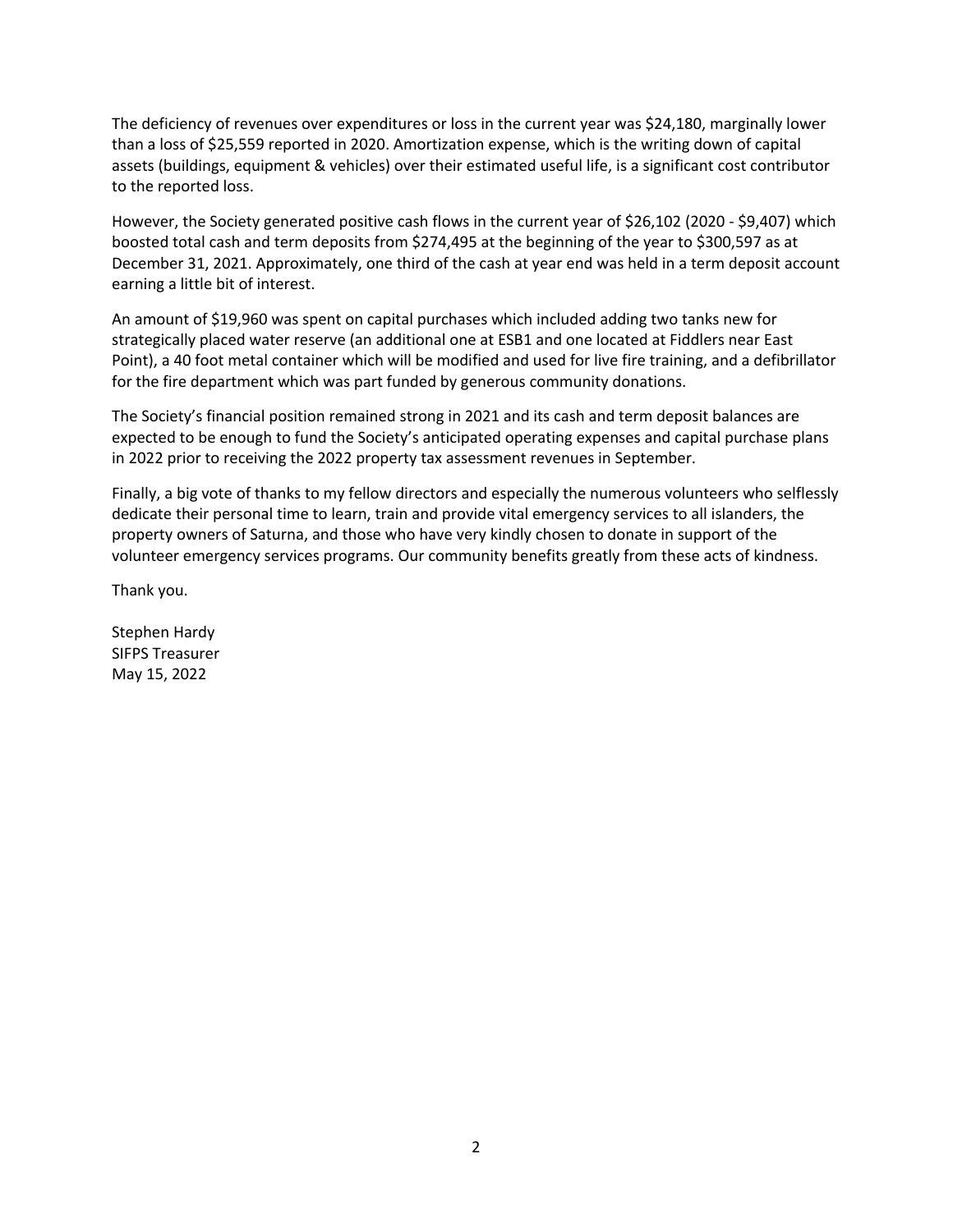

Financial Information

Saturna Island Fire Protection Society

December 31, 2021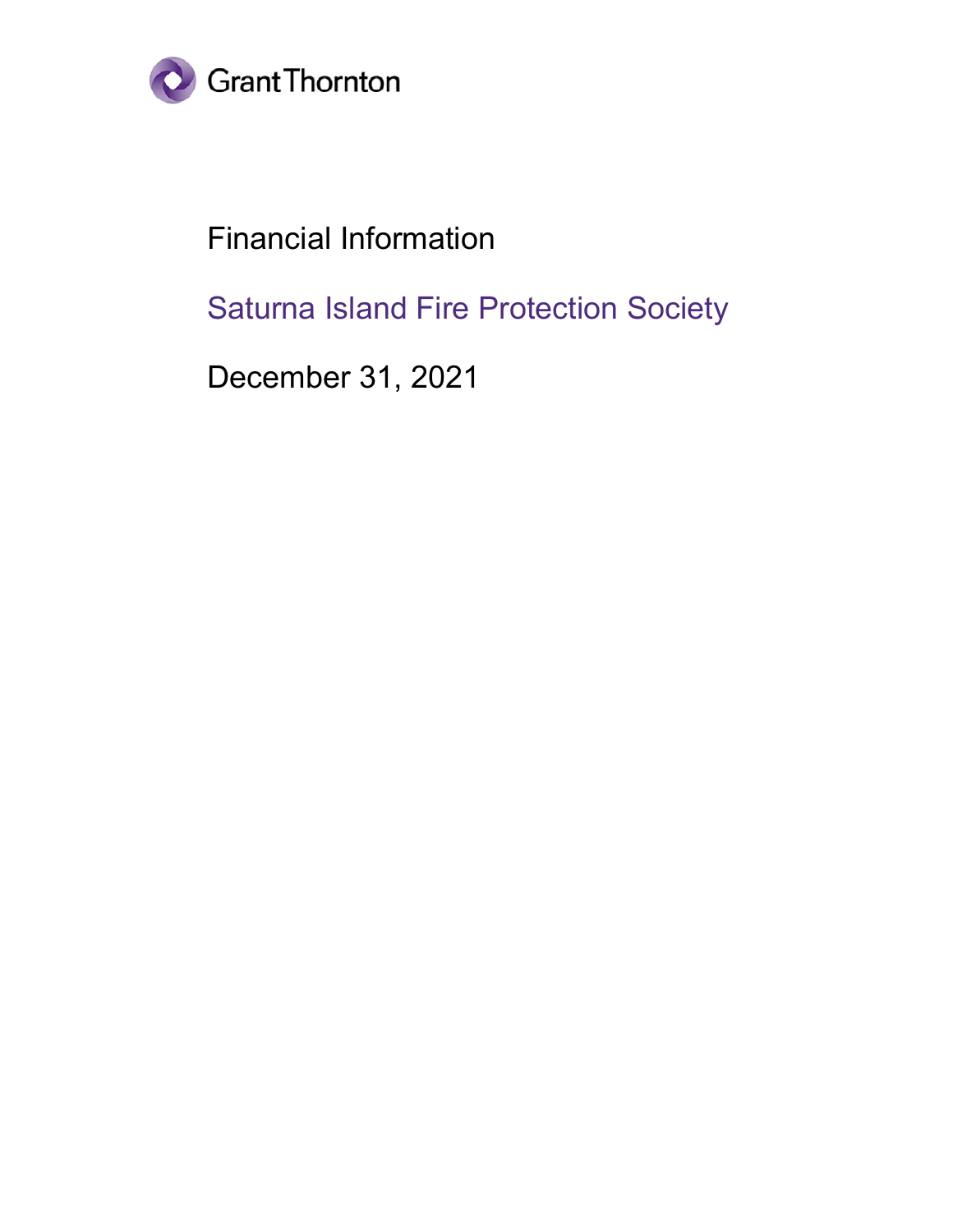# **Contents**

| . .<br>×<br>×<br>۹ |  |
|--------------------|--|
|--------------------|--|

| <b>Compilation Engagement Report</b>   |         |
|----------------------------------------|---------|
| <b>Statement of Operations</b>         | 2       |
| Statement of Changes in Net Assets     | 3       |
| <b>Statement of Financial Position</b> | 4       |
| <b>Statement of Cash Flows</b>         | 5       |
| Notes to the Financial Information     | $6 - 8$ |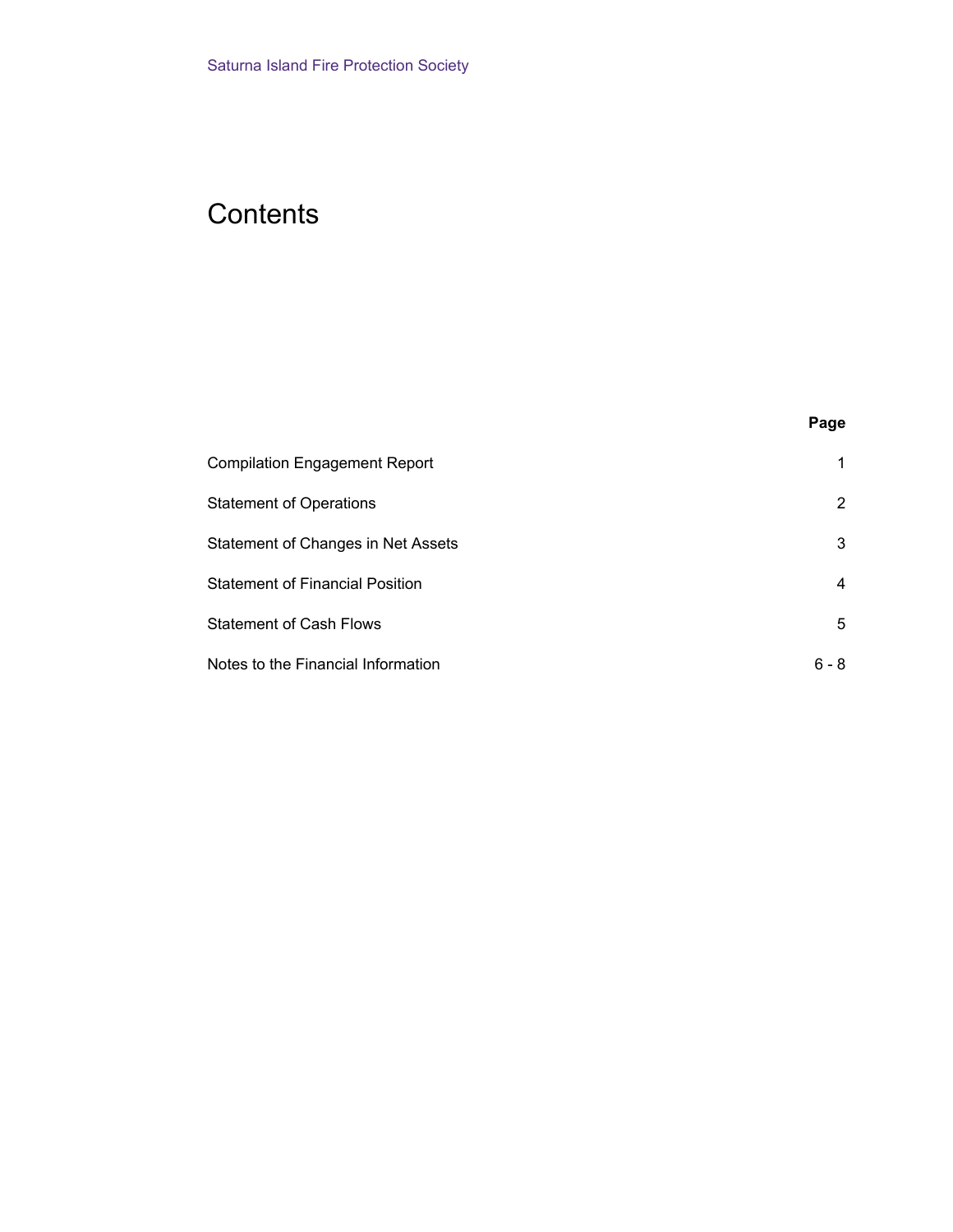

# Compilation Engagement Report

**Grant Thornton LLP** Suite 650 1675 Douglas Street Victoria, BC V8W 2G5

T +1 250 383 4191 F +1 250 381 4623 www.GrantThornton.ca

To the Board of Directors of Saturna Island Fire Protection Society

On the basis of information provided by Management, we have compiled the statement of financial position of Saturna Island Fire Protection Society as at December 31, 2021, the statements of operations, changes in net assets, and cash flows for the year then ended, and Note 2, which describes the basis of accounting applied in the preparation of the compiled financial information ("financial information").

Management is responsible for the accompanying financial information, including the accuracy and completeness of the underlying information used to compile it and the selection of the basis of accounting.

We performed this engagement in accordance with Canadian Standard on Related Services (CSRS) 4200, Compilation Engagements, which requires us to comply with relevant ethical requirements. Our responsibility is to assist management in the preparation of the financial information.

We did not perform an audit engagement or a review engagement, nor were we required to perform procedures to verify the accuracy or completeness of the information provided by management. Accordingly, we do not express an audit opinion or a review conclusion, or provide any form of assurance on the financial information.

Readers are cautioned that the financial information may not be appropriate for their purposes.

Grant Thornton LLP

May 14, 2022 Chartered Professional Accountants

Victoria, Canada

Audit | Tax | Advisory © Grant Thornton LLP. A Canadian Member of Grant Thornton International Ltd 1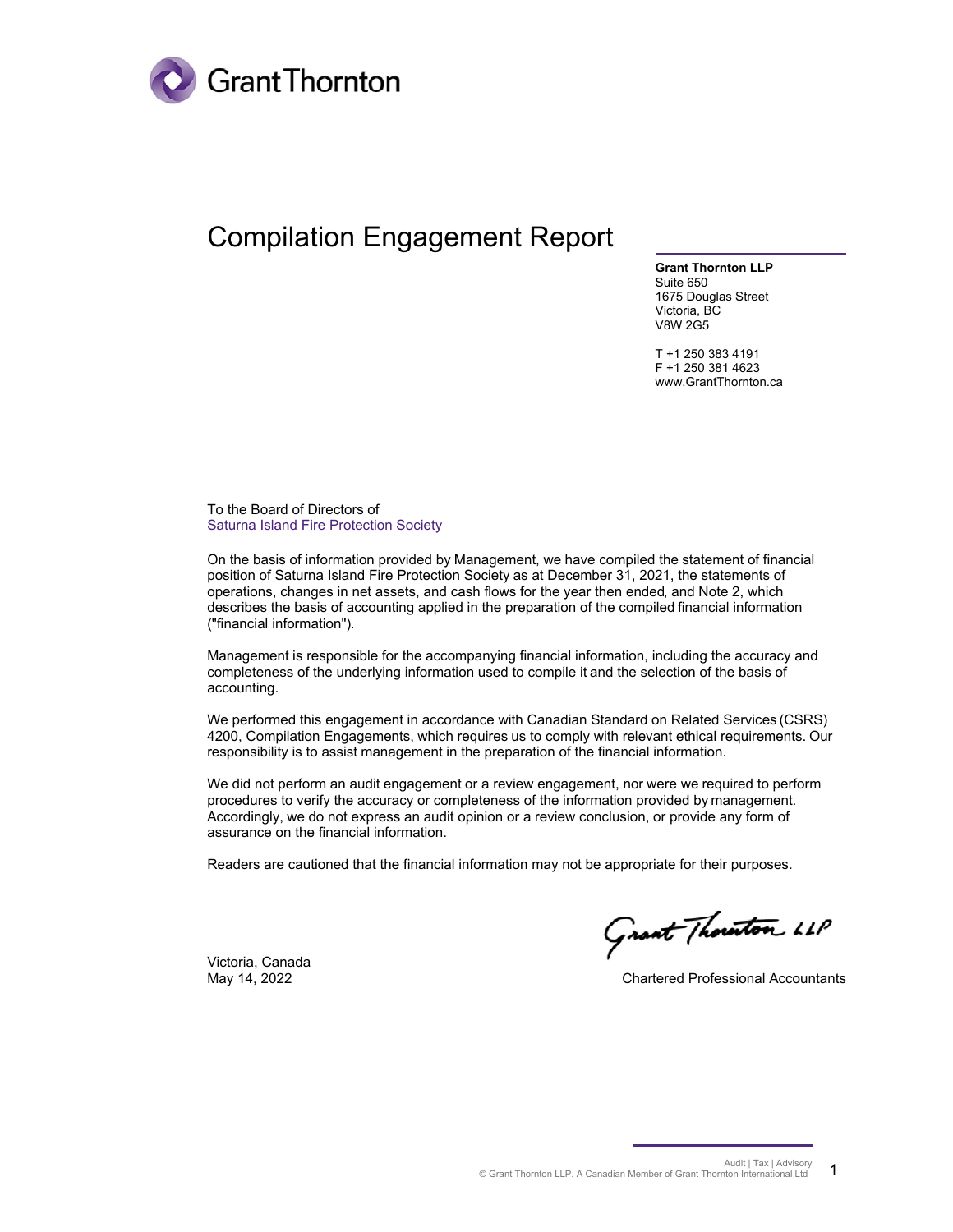| <b>Saturna ISIANU FIRE FTULGULUM SUCIGLY</b><br><b>Statement of Operations</b> |                |                 |
|--------------------------------------------------------------------------------|----------------|-----------------|
| Year ended December 31                                                         | 2021           | 2020            |
| Revenues                                                                       |                |                 |
| Property tax assessments                                                       | \$<br>157,672  | 162,741<br>\$   |
| Donations - VFD                                                                | 700            | 1,275           |
| Donations - SIR                                                                | 3,396          | 11,380          |
| FireSmart                                                                      | 3,642          | 16,846          |
| Grant - VIHA                                                                   | 11,500         | 11,500          |
| Grant - PILT                                                                   | 10,560         | 7,181           |
| Grant - CRD                                                                    | 667            | 667             |
| Lease                                                                          | 6,943          | 6,661           |
| Interest and miscellaneous                                                     | 1,360          | 2,722           |
| Gain on sale of property, plant and equipment                                  | $\blacksquare$ | 500             |
|                                                                                |                |                 |
|                                                                                | 196,440        | 221,473         |
| Expenditures                                                                   |                |                 |
| Amortization                                                                   | 58,576         | 62,349          |
| Facility service fee and rental                                                | 5,000          | 5,000           |
| FireSmart                                                                      | 2,878          | 17,182          |
| Honorarium and benefits                                                        | 39,516         | 35,180          |
| Insurance                                                                      | 24,460         | 17,586          |
| Office                                                                         | 9,582          | 6,936           |
| Professional fees                                                              | 3,995          | 2,894           |
| Protective gear and uniforms                                                   | 5,452          | 17,789          |
| Repairs and maintenance                                                        | 27,697         | 22,235          |
| <b>Supplies</b>                                                                | 7,340          | 8,887           |
| Tax collection                                                                 | 3,267          | 3,002           |
| Training                                                                       | 9,089          | 16,895          |
| Travel                                                                         | 200            |                 |
| <b>Utilities</b>                                                               | 5,416          | 5,821           |
| Vehicle                                                                        | 17,043         | 24,167          |
| Worksafe BC                                                                    | 1,109          | 1,109           |
|                                                                                | 220,620        | 247,032         |
| Deficiency of revenues over expenditures                                       | (24, 180)      | (25, 559)<br>\$ |

# **Saturna Island Fire Protection Society**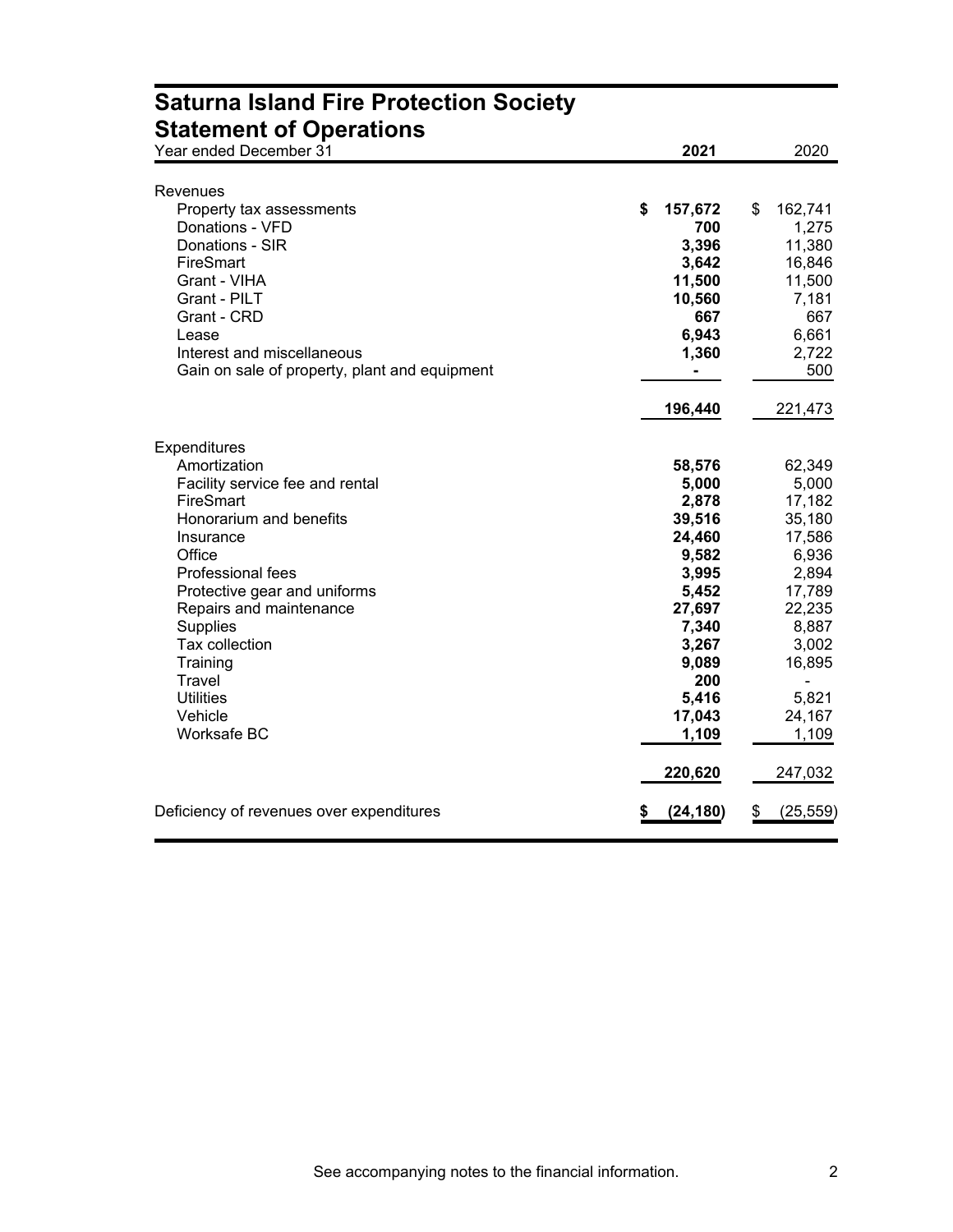### **Saturna Island Fire Protection Society Statement of Changes in Net Assets**

Year ended December 31

|                                                                                        |    | <b>Net assets</b><br>invested in<br>property, plant<br>and equipment | <b>Unrestricted</b> | Internally<br>restricted<br>capital reserve | <b>Total</b><br>2021 | Total<br>2020 |
|----------------------------------------------------------------------------------------|----|----------------------------------------------------------------------|---------------------|---------------------------------------------|----------------------|---------------|
| Balance,<br>beginning of year                                                          | \$ | 822,475                                                              | \$<br>87,311        | \$<br>100,000                               | \$1,009,786          | \$1,035,345   |
| (Deficiency)<br>excess of<br>revenues over<br>expenditures                             |    | 667                                                                  | (24, 847)           |                                             | (24, 180)            | (25, 559)     |
| Purchase of<br>property, plant<br>and<br>equipment<br>(net of capital<br>contribution) |    | 19,960                                                               | (19,960)            |                                             |                      |               |
| Amortization on<br>property, plant<br>and<br>equipment                                 |    | (58,576)                                                             | 58,576              |                                             |                      |               |
| Balance, end of<br>year                                                                | S  | 784,526                                                              | 101,080             | 100,000                                     | 985,606              | \$1,009,786   |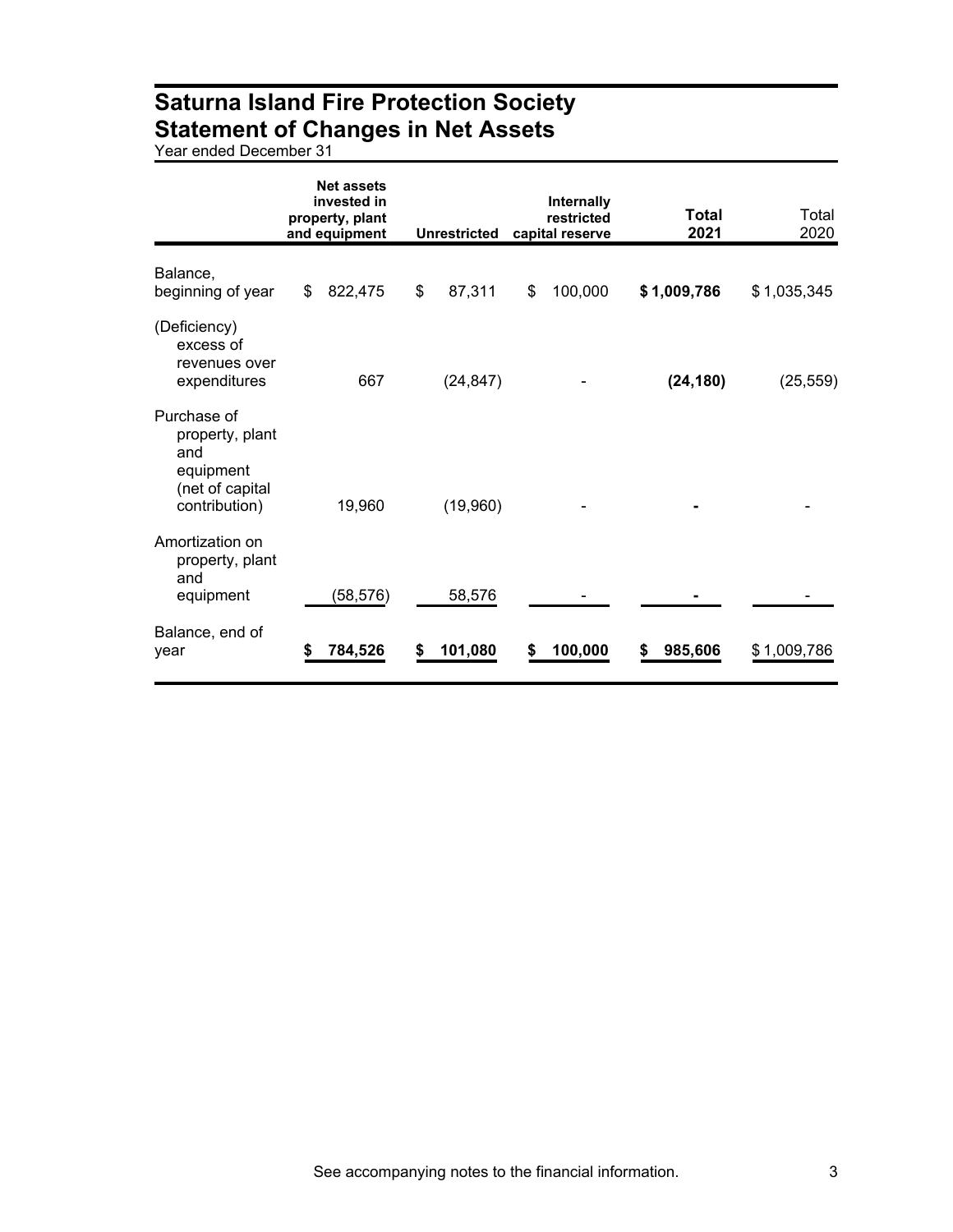| <b>Saturna Island Fire Protection Society</b>                                                                                      |                                |                                     |
|------------------------------------------------------------------------------------------------------------------------------------|--------------------------------|-------------------------------------|
| <b>Statement of Financial Position</b><br>December 31                                                                              | 2021                           | 2020                                |
| <b>Assets</b><br>Current<br>Cash                                                                                                   | \$<br>100,217                  | \$<br>71,812                        |
| Term deposits<br>Accounts receivable<br>Prepaid expenses<br>Goods and services tax receivable                                      | 200,380<br>18,519<br>4,400     | 202,683<br>2,700<br>17,985<br>3,425 |
|                                                                                                                                    | 323,516                        | 298,605                             |
| Long-term<br>Property, plant and equipment (Note 4)                                                                                | 803,193                        | 841,810                             |
|                                                                                                                                    | \$1,126,709                    | \$1,140,415                         |
| <b>Liabilities</b><br>Current                                                                                                      |                                |                                     |
| Accounts payable and accrued liabilities<br>Deferred income (Note 5)<br>Current portion of long-term debt (Note 6)                 | \$<br>3,129<br>91,951<br>2,893 | \$<br>3,130<br>96,594<br>2,893      |
|                                                                                                                                    | 97,973                         | 102,617                             |
| Long-term debt (Note 6)<br>Deferred capital contribution                                                                           | 5,786<br>37,344                | 8,679<br>19,333                     |
|                                                                                                                                    | <u>43,130</u>                  | 28,012                              |
|                                                                                                                                    | 141,103                        | 130,629                             |
| <b>Net Assets</b><br>Net assets invested in property, plant and equipment<br>Unrestricted<br>Internally restricted capital reserve | 784,526<br>101,080<br>100,000  | 822,475<br>87,311<br>100,000        |
|                                                                                                                                    | 985,606                        | 1,009,786                           |
|                                                                                                                                    | \$1,126,709                    | \$1,140,415                         |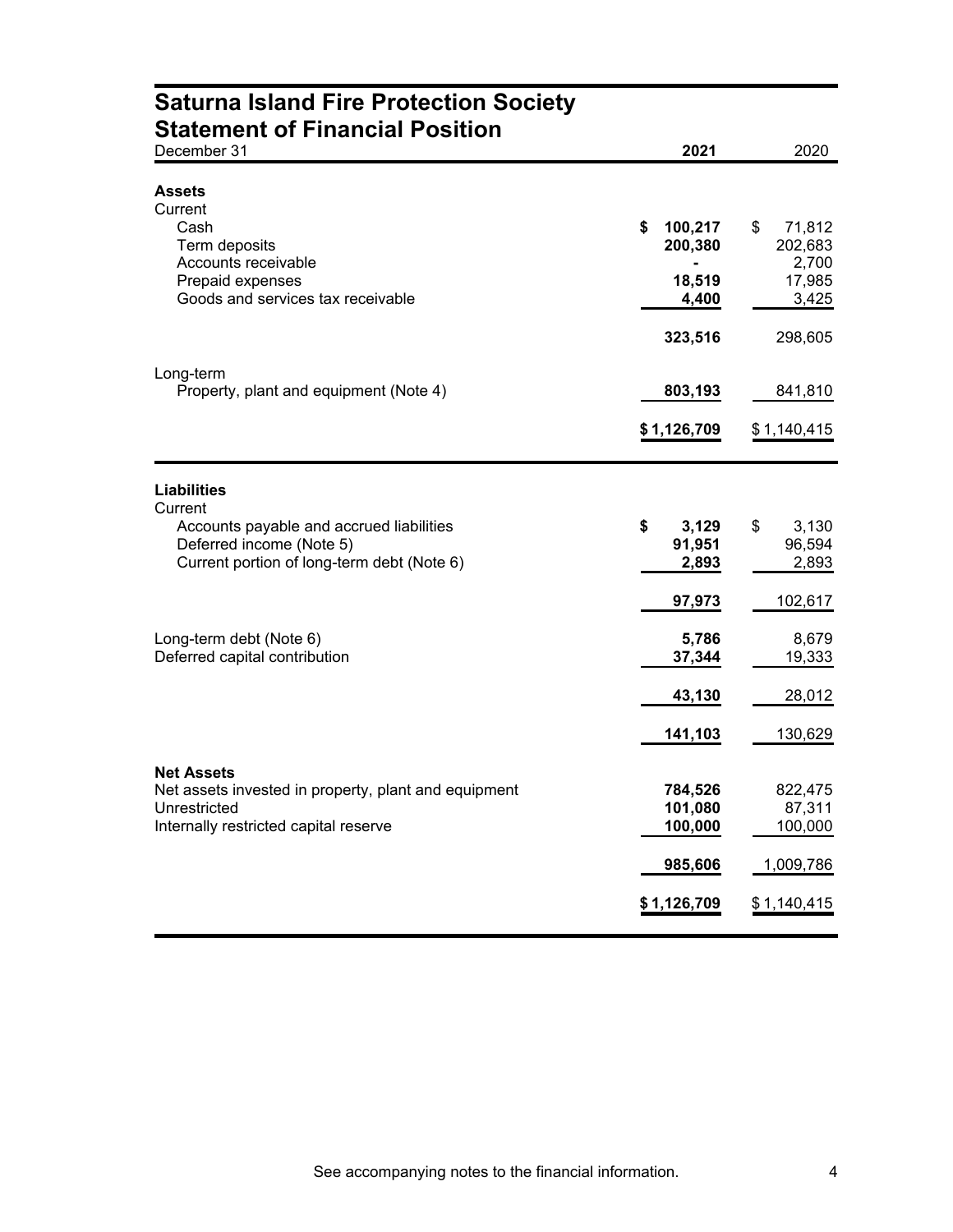| <b>Saturna Island Fire Protection Society</b><br><b>Statement of Cash Flows</b>                                 |                          |                          |
|-----------------------------------------------------------------------------------------------------------------|--------------------------|--------------------------|
| Year ended December 31                                                                                          | 2021                     | 2020                     |
| Increase (decrease) in cash                                                                                     |                          |                          |
| <b>Operating</b><br>Deficiency of revenues over expenditures<br>Items not affecting cash                        | \$<br>(24, 180)          | \$<br>(25, 559)          |
| Amortization<br>Gain on sale of property, plant and equipment                                                   | 58,576                   | 62,349<br>(500)          |
| Change in non-cash working capital items                                                                        | 34,396                   | 36,290                   |
| Accounts receivable<br>Inventory                                                                                | 2,700                    | (2,700)<br>132           |
| Prepaid expenses<br>Goods and services tax<br>Accounts payable and accrued liabilities                          | (534)<br>(975)           | 11,035<br>(1,268)<br>(2) |
| Deferred income                                                                                                 | (4, 643)                 | (24, 643)                |
|                                                                                                                 | 30,944                   | 18,844                   |
| <b>Financing</b><br>Repayment of long-term debt<br>Deferred capital contribution                                | (2,893)<br>18,011        | (2,892)<br>19,333        |
|                                                                                                                 | 15,118                   | 16,441                   |
| Investing<br>Purchase of property, plant and equipment<br>Proceeds on disposal of property, plant and equipment | (19, 960)                | (26, 378)<br>500         |
|                                                                                                                 | (19, 960)                | (25, 878)                |
| Increase in cash                                                                                                | 26,102                   | 9,407                    |
| Cash<br>Beginning of year                                                                                       | 274,495                  | 265,088                  |
| End of year                                                                                                     | 300,597                  | 274,495                  |
|                                                                                                                 |                          |                          |
| Cash consists of:<br>Cash<br>Term deposits                                                                      | 100,217<br>\$<br>200,380 | \$<br>71,812<br>202,683  |
|                                                                                                                 | 300,597<br>\$            | 274,495                  |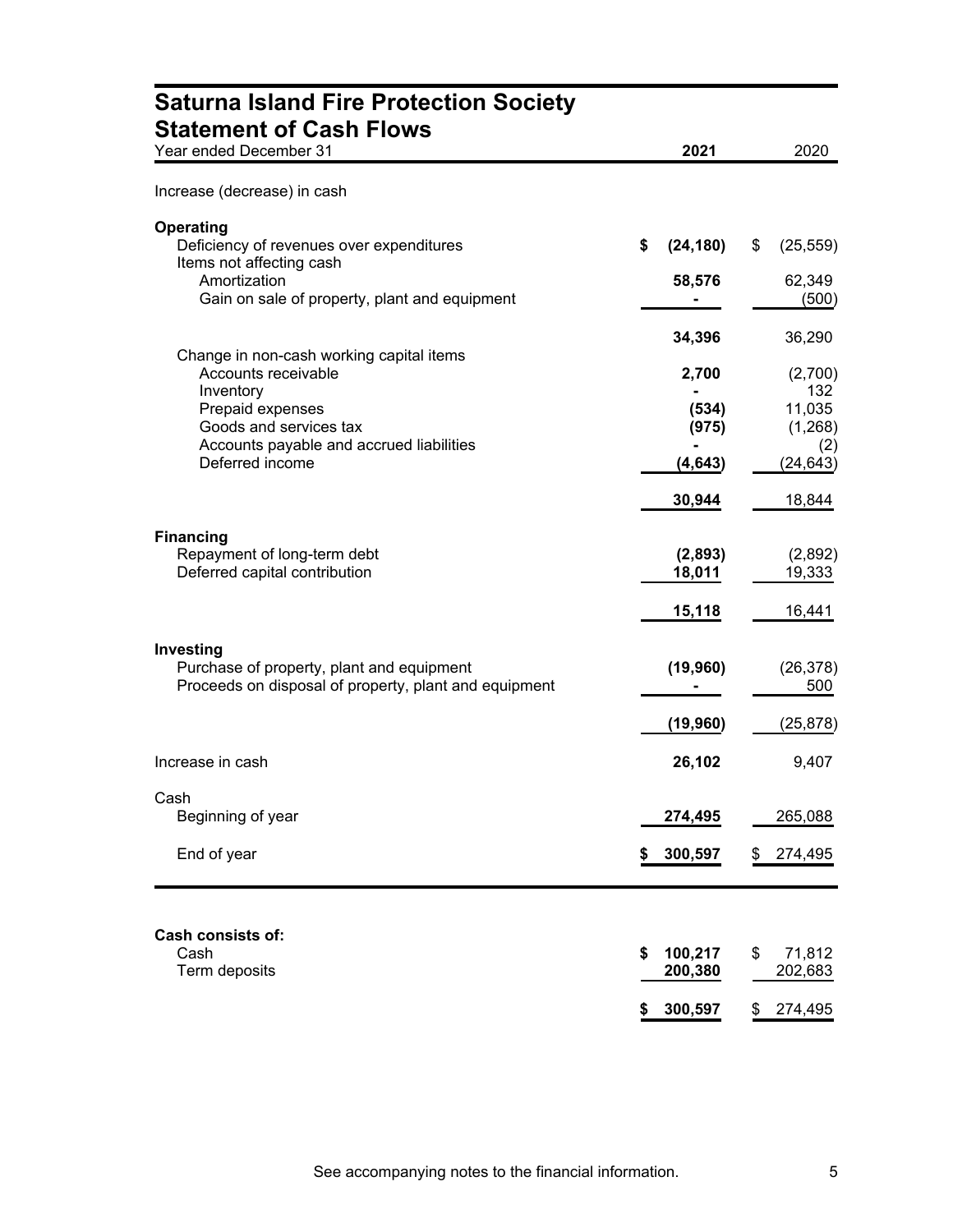### **Saturna Island Fire Protection Society Notes to the Financial Information**

December 31, 2021

#### **1. General information**

Saturna Island Fire Protection Society was incorporated under the Society Act of the Province of British Columbia on January 14, 1994. The purposes of the Society are to provide fire protection and emergency response services to the inhabitants of Saturna Island. The majority of the funds raised by the Society come from the taxation of real property on Saturna Island.

#### **2. Basis of accounting**

The basis of accounting applied in the preparation of the statement of financial position of Saturna Island Fire Protection Society as at December 31, 2021, the statements of operations, changes in net assets, and cash flows for the year then ended is on the cash basis of accounting with the addition of the following:

- (a) accounts receivable are accrued as at the reporting date
- (b) property, plant and equipment are recorded at historical cost and are amortized over their expected useful life
- (c) accounts payable and accrued liabilities are accrued as at the reporting date
- (d) unrestricted contributions are recognized as revenue when received. Contributions that are restricted by third parties are recognized as revenue when the related expenses have been incurred. When the related expenses have not yet been incurred, contributions that are restricted by third parties are recorded as deferred revenue.

#### **3. Significant accounting policy**

#### **Property, plant and equipment**

Each class of property, plant and equipment is carried at cost less, where applicable, any accumulated amortization and impairment losses.

The amortization rates used for each class of property, plant and equipment are:

| <b>Buildings</b>                 | 4%         |
|----------------------------------|------------|
| Equipment                        | 20%        |
| Fire and support vehicles        | 20%        |
| Radios                           | <b>20%</b> |
| Solar equipment                  | 30 years   |
| Emergency transportation vehicle | 20%        |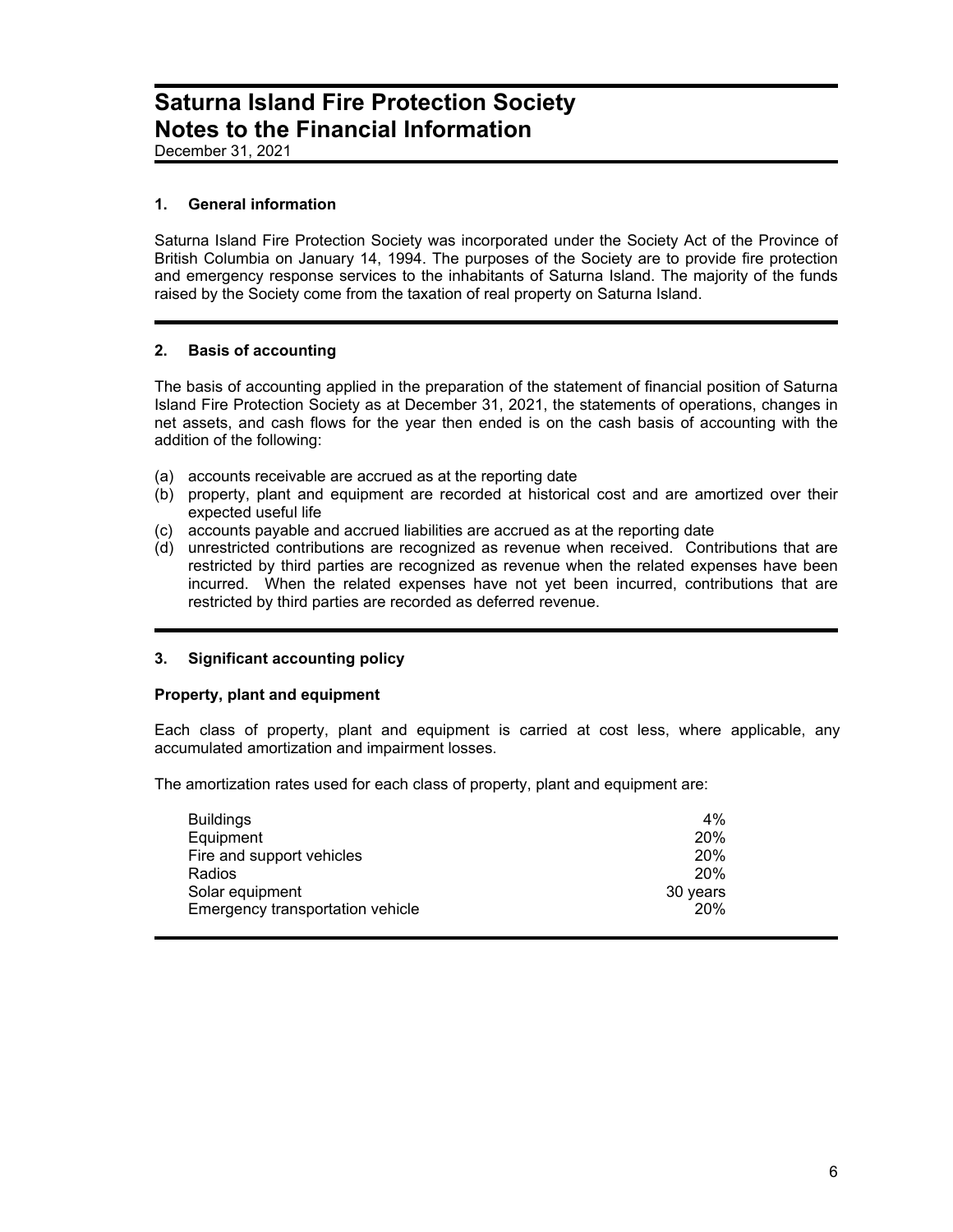### **Saturna Island Fire Protection Society Notes to the Financial Information**

December 31, 2021

| Property, plant and equipment<br>4.                                                                                                    |                                                                                             |                                                                           | 2021                                                                       | 2020                                                             |
|----------------------------------------------------------------------------------------------------------------------------------------|---------------------------------------------------------------------------------------------|---------------------------------------------------------------------------|----------------------------------------------------------------------------|------------------------------------------------------------------|
|                                                                                                                                        | Cost                                                                                        | Accumulated<br>Amortization                                               | <b>Net Book</b><br>Value                                                   | Net Book<br>Value                                                |
| Land<br><b>Buildings</b><br>Equipment<br>Fire and support vehicles<br>Radios<br>Solar equipment<br>Emergency transportation<br>vehicle | \$<br>115.651<br>1,116,410<br>60.459<br>303.307<br>14,257<br>26.378<br>9,324<br>\$1,645,786 | \$<br>486,576<br>47.629<br>286.150<br>14,257<br>1,319<br>6,662<br>842,593 | \$<br>115,651<br>629,834<br>12,830<br>17,157<br>25,059<br>2,662<br>803,193 | \$<br>115,651<br>668,672<br>27,821<br>25,939<br>3,727<br>841,810 |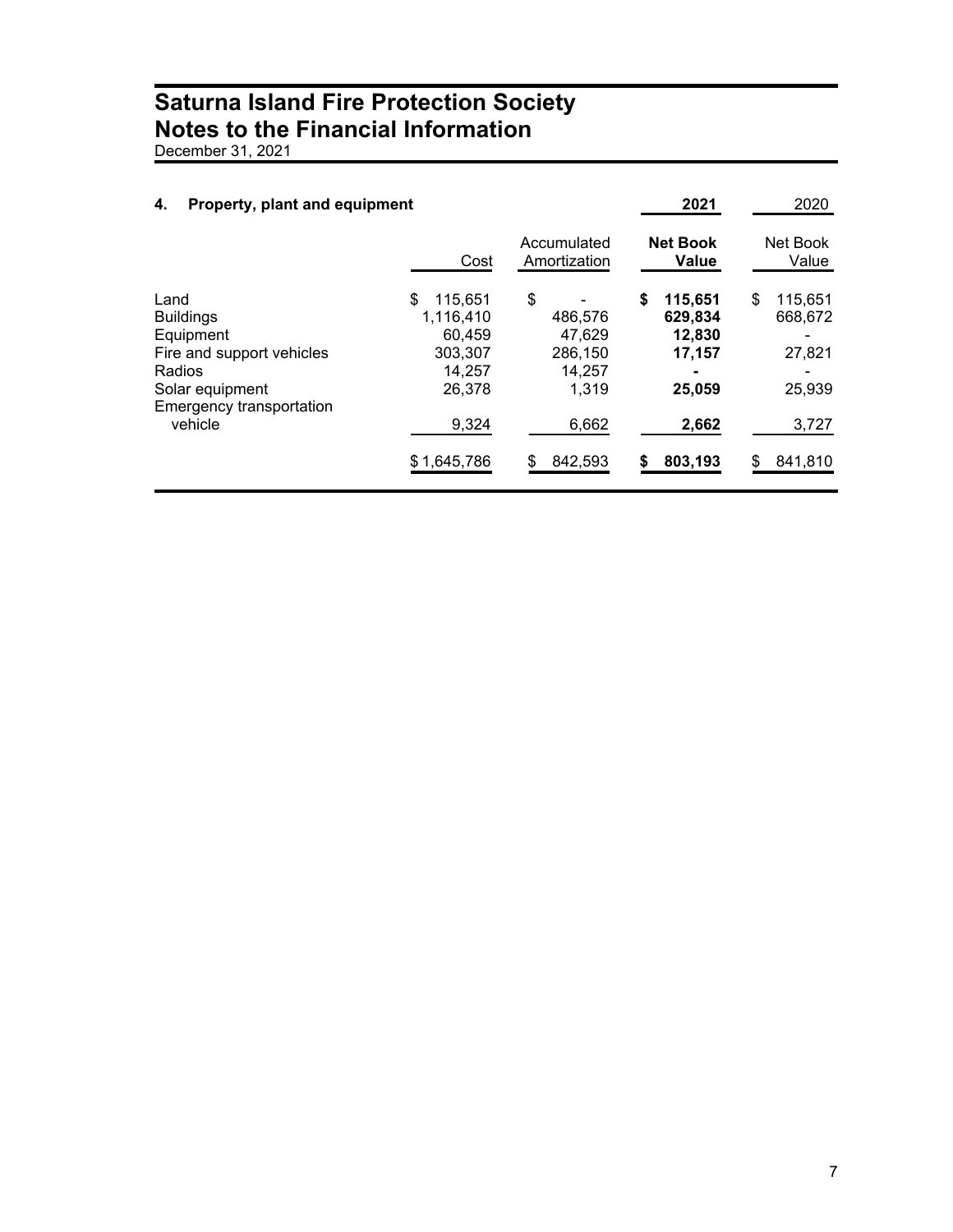### **Saturna Island Fire Protection Society Notes to the Financial Information**

December 31, 2021

| 5.<br>Deferred income                                                 | 2021                            | 2020                            |
|-----------------------------------------------------------------------|---------------------------------|---------------------------------|
| Grant - VIHA<br>Deferred lease - CRD<br>Deferred lease - Parks Canada | \$<br>2,875<br>13,125<br>75,951 | \$<br>2,875<br>14,625<br>79,094 |
|                                                                       | 91.951                          | 96,594                          |

The Society received a grant during the year from the Vancouver Island Health Authority (VIHA) in support of Saturna Island Rescue of which \$2,875 is deferred.

The Society entered into a 20 year prepaid lease with the Southern Gulf Islands Emergency Management Commission (CRD) effective September 14, 2010 for the use of both Emergency Services Buildings. The prepaid deposit on the lease is amortized into income over the 20 year lease period.

The Society entered into a 35 year prepaid lease with Parks Canada effective February 29, 2011 for the use of a portion of Emergency Services Building #1. The prepaid deposit on the lease is amortized into income over the 35 year lease period.

| 6.    | Long-term debt                                                                                                                                                                                      | 2021        |   |        |
|-------|-----------------------------------------------------------------------------------------------------------------------------------------------------------------------------------------------------|-------------|---|--------|
| term. | Financing arrangement with Crest for the purchase of 25 pagers<br>and chargers at a total cost of \$20,250. Amount is non-interest<br>bearing and is payable in equal annual payments over a 7 year | \$<br>8.679 | S | 11,572 |
|       | Less current portion                                                                                                                                                                                | 2,893       |   | 2,893  |
|       | Due beyond one year                                                                                                                                                                                 | 5,786       |   | 8,679  |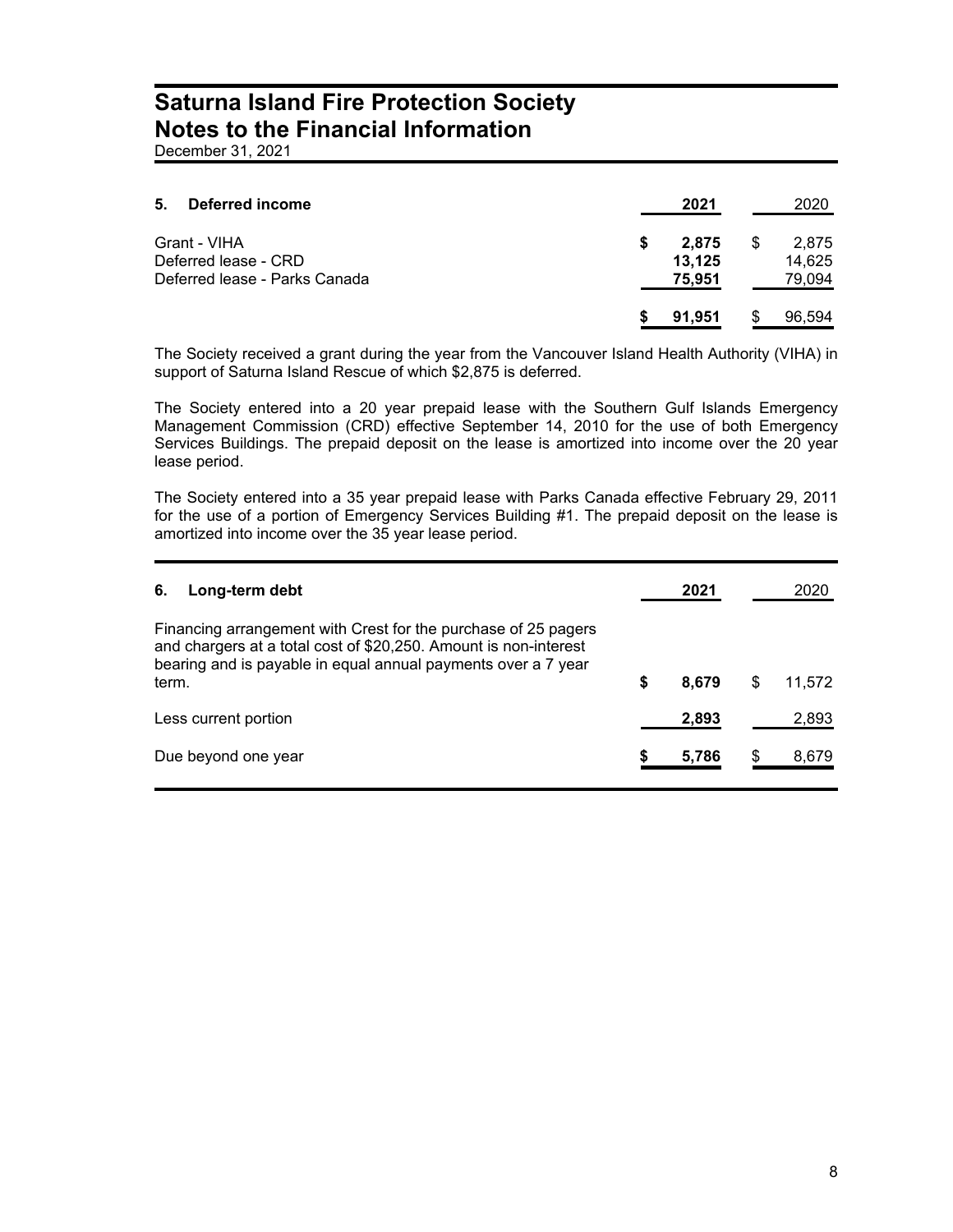#### CORPORATE SECRETARY REPORT FOR AGM June 3, 2022 for Year End 2021

- 1. Vehicle Insurance. Amanda Gunn of Gulf Islands Insurance has renewed the vehicle insurance for 2021. \$3,786.00 for all vehicles including ambulances. This is diarized in my calendar for October. Two refunds from ICBC for \$541.00 and \$288.00.
- 2. The CGL policy was \$9844.00, renewed Nov. 2021. Increase in Premium \$1,344.00 from 2020. This covers mishaps that occur by our volunteers. Unfortunately, this continues to increase as insurers do not like to cover this type of loss and there are more and more claims by others each year.
- 3. Directors' Liability Insurance \$1128.00, renewed June 2021. Increase of \$28.00
- 4. Property Insurance \$6,217.00 Increase of \$717.00 from 2020.
- 5. Accident and Sickness Insurance \$2,820.00. Paid for by the CRD directly.
- 6. Medical Malpractice Insurance \$1,610.00. Renewed April 2021. Up \$610.00 from 2020.
- 7. VIHA (Victoria Island Health Assoc.) Contract has been renewed and monies received.
- 8. Insurance for Fire Department Events is covered by the CRD and is free. We just have to notify them when we have an event. We are covered for the Pig Roast Event.

Submitted by: Melanie Watson Corporate Secretary May 15, 2022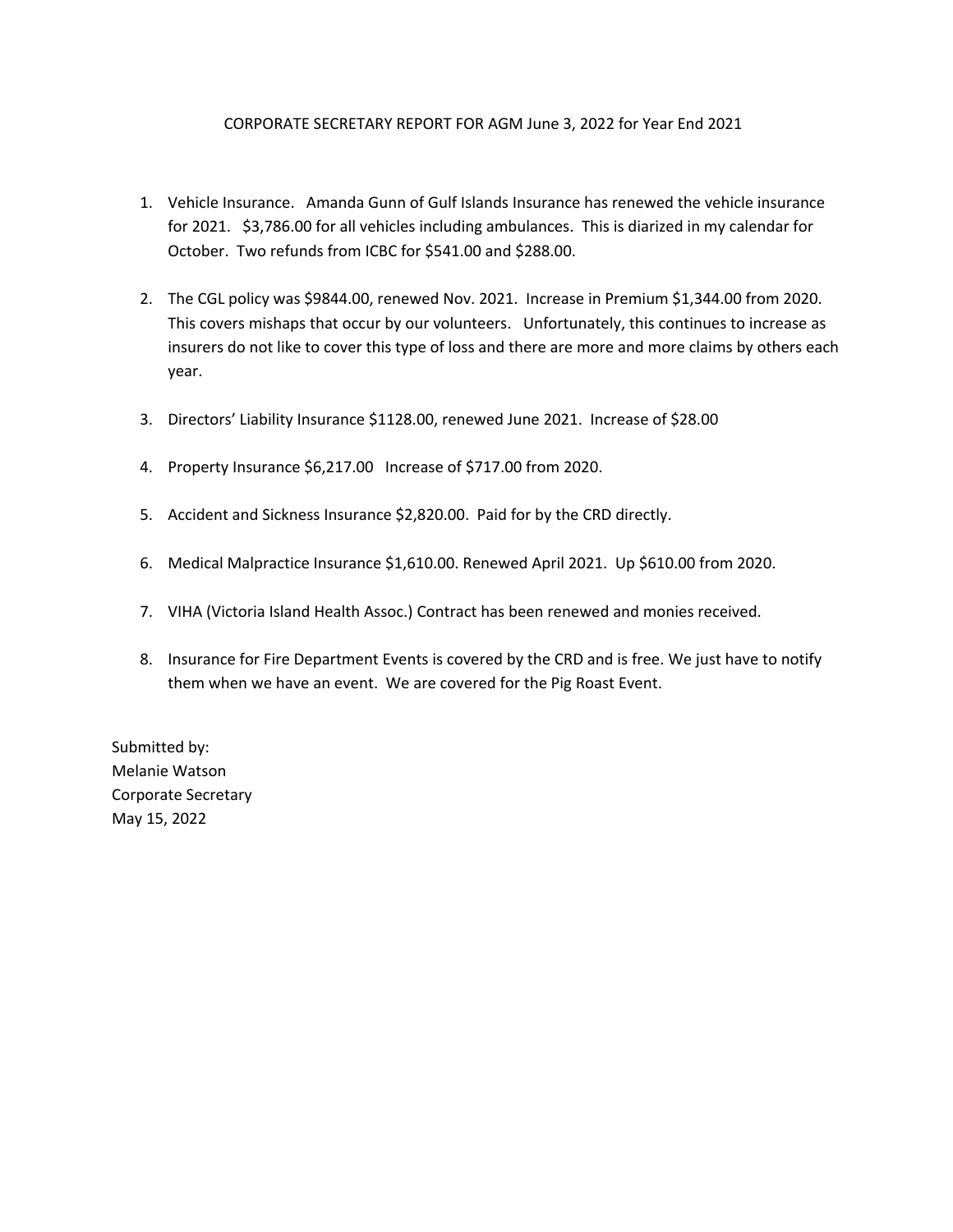Asset, Operations and Management Commitee, Annual General Meeting, 2022

The Asset, Operations and Management Committee's work is, in concert with the Crew Chiefs and members of both services, to take care of SIFPS permanent assets ie: buildings, rain water collection systems, solar panel arrays, long term assets ie: emergency vehicles, fre hose and pumps, personal protective equipment, necessary tools and appliances, and short term expendable supplies. Also to liaise with SIVFD and SIR to support them with operational needs for inspections and maintenance and eventual replacement of emergency vehicles, protective clothing, specialized tools, and necessary stores to be able to operate safely and effectively.

A highlight for 2022 has been the installation of a solar panel array on the roof of Emergency Service Building (ESB) 2 this winter. It follows the solar panel array installed on the roof of ESB 1 in September 2020 over seen by former SIFPS President Wayne Quinn, both paid for with CRD grants sponsored by Director David Howe in cooperation with the Salish Sea Solar Coop. These additions reduce, significantly, the amount paid by SIFPS to B.C. Hydro, and may, in time and with other grants, provide an enhanced resiliency to the buildings combining solar, batery and diesel powered generator to be operational in a long term disaster.

Two more projects have been started this year; a training facility using a divided sea container to replicate a house for fre atack drills, using full stream water and forcible entry techniques. Also a trailer, provided by a Community Resilience Grant to be fitted out as a wildland sprinkler trailer to deploy that vary useful means of fghting wild fres; especially in urban/forest interface areas.

Due to the fact that a municipal style hydrant system is not a possibility on Saturna, provision of accessible non-potable water for frefghting is a long term project of the committee and the Board. This is provided by rainwater collection and storage in large poly-tanks at both buildings, "dry hydrants" at accessible bodies of standing water, and cooperation with property owners to access saltwater through their property or use stored freshwater on the property in practice drills and in time of emergency. A great example of this is at the winery where a 20,000 gallon tank of rainwater collected from the roof of the main building, is fitted with connections for SIVFD use. This year Fire Captain Michel Chaisson, ESB 2, fnanced by SIFPS, has completed his project of fting fre dept. connections to private water tanks in the East Point area with cooperation from the owners and agreements to access them and salt water for the fre crews to familiarize with and practice pumping evolutions.

Buildings and grounds are cared for by local contractors providing interior cleaning, grass cuting and landscape work, and specialized cleaning such as roofs and guters, solar panels and windows. Other contractors are brought on island for commercial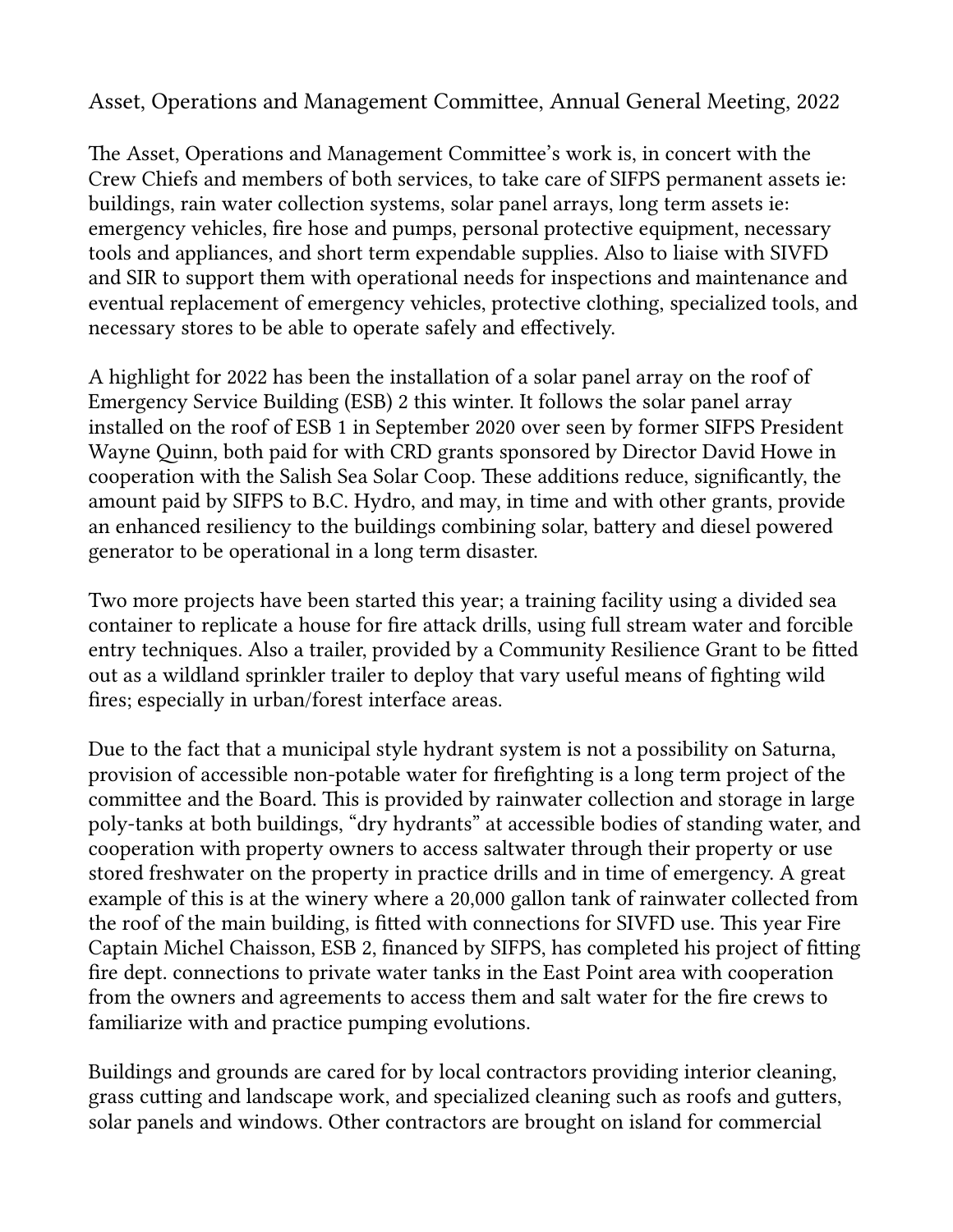vehicle inspections, testing of pumps and ladders, or servicing the roll up vehicle bay doors. Along with this instructors for various courses are brought in for both Saturna Fire and Saturna Island Rescue to get new information and techniques or review necessary skills.

Afer some discussion it has been decided to go ahead with the scheduled purchase of a replacement water tender for ESB 1. The current water tender was assembled on Saturna, is complicated to drive and is not designed as an efficient fire vehicle. Chief Clark will be leading this and though he has certain specifcations in mind he is given discretion to make the best choice possible at the time.

In case you should wonder what happens to protective equipment, hose, tools and other fre equipment that through Work Safe B.C. regulations or wear and tear needs to be disposed of, I have a connection with Firefghters Without Borders, a volunteer organization of working and retired frefghters who supply used equipment to fre departments in third world countries. Each year I box up gear no longer useful to Saturna Island and take it to a collection point where it is containerized and shipped to a needy rural fre service, usually in South America. Other volunteers follow the shipped gear providing instruction and support for the receiving fre service. Truly a win-win.

> Respectfully submited John Wiznuk